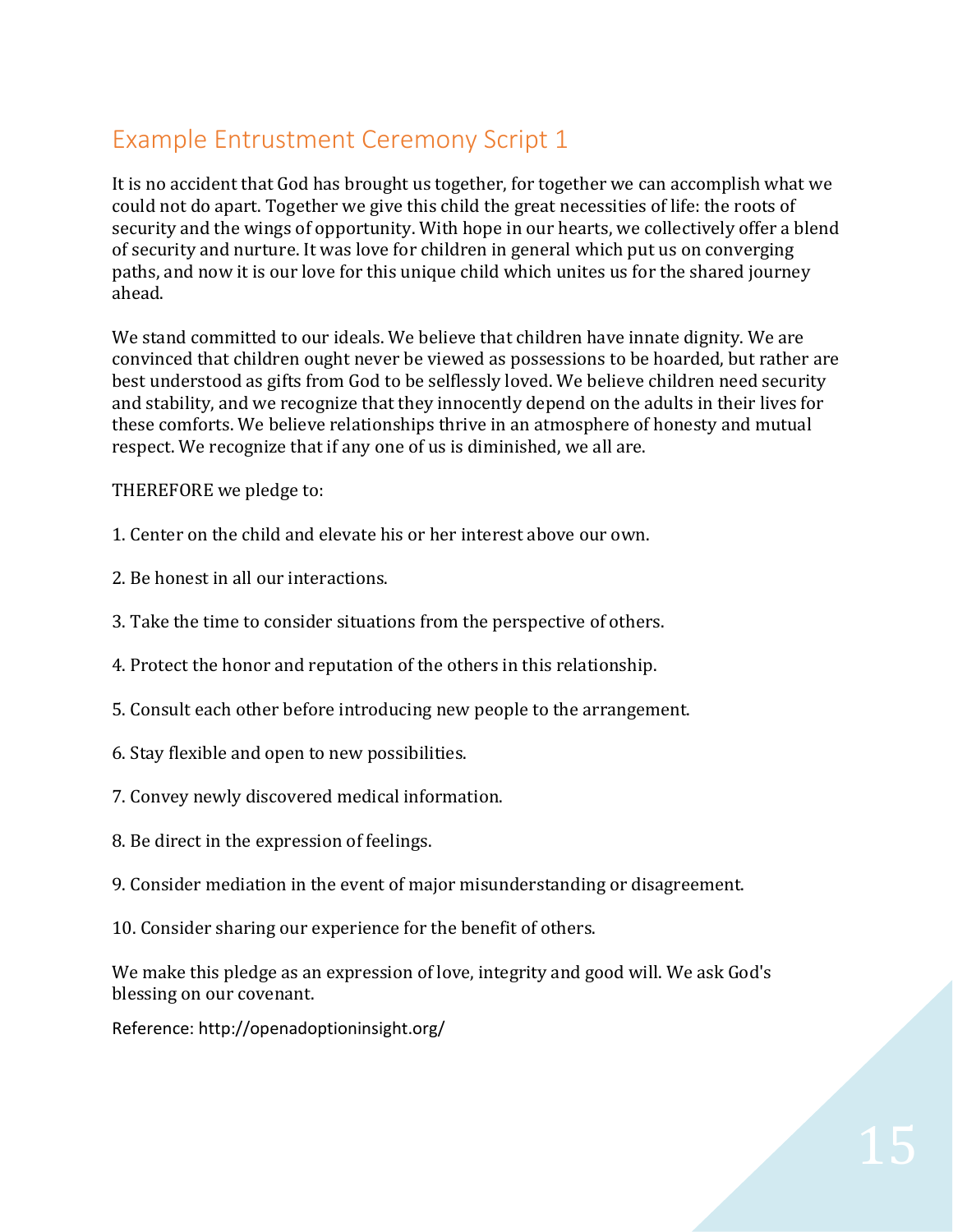## Example Entrustment Ceremony Script 2

Today on the \_\_\_\_\_\_\_\_\_\_\_\_\_\_\_ we gather to honor and celebrate the union of these two families and the role each plays in  $\Box$  life. Today is a day of recognition, a day of welcome, and a day of blessing. Through the trials and joys, we gather together to mark the entrustment for this precious baby and thank the Lord for this gift of new life. Through prayer and confirmation; whose deep love for this baby directed her decision and plan. \_\_\_\_\_\_\_\_\_\_\_\_\_\_\_\_\_\_\_\_\_\_\_\_\_, who are assuming an important role and responsibility by lovingly giving their lives to raise, guide, and protect this little one, to be his/her enduring parents. The ones to whom God has chosen for her.

Today we celebrate the unique weaving together of nature and nurture. God had a plan and a purpose in creating such a beautiful human being with incredible potential. From the Purpose-Driven Life, Rick Warren reminds us: "regardless of the circumstances of your birth or who your parents are, God had a plan in creating you. It doesn't matter whether your parents were good, bad, or indifferent. God knew that those two individuals possessed exactly the right genetic makeup to create the custom "You" he had in mind. They had the DNA God wanted to make you." God's word also reminds us of this truth in Psalms 139:13 "For You created me in my inmost being; You knit me together in my mother's womb. I praise You because I am fearfully and wonderfully made; Your works are wonderful, I know that full well." And in Colossians 1:16 "for in Him all things were created: things in heaven and on earth, visible and invisible whether thrones or powers or rulers or authorities; all things have been created through Him and for Him."

Sometimes tears are the only language we can speak at a time like this. They are an expression of both joy and sadness. Washington Irving said it best, "There is sacredness in tears. They are not the mark of weakness, but of power. They speak more eloquently than ten thousand tongues. They are messengers of overwhelming grief... and unspeakable love." There is a reason for everything and just like an oyster is wired by its Creator to wrap its inmost being around unexpected pain to produce a beautiful pearl, everyone involved in this adoption process has wrapped their innermost beings- prayer, time, energy, blood, sweat, and tears- around this beloved baby.

## (To the birthmother)

\_\_\_\_\_\_\_\_\_\_\_\_\_\_\_\_, you made a courageous decision to carry this baby. You committed yourself to seeking only the best in caring for him/her during your pregnancy and making sure his/her future needs will be abundantly met. With a great amount of love, thought, prayer, and confirmation form God, you have chosen \_\_\_\_\_\_\_\_ and \_\_\_\_\_\_\_\_\_\_\_\_\_\_\_ to be the parents of this adorable baby. Once you knew you were carrying a boy/girl, the name, \_\_\_\_\_\_\_\_\_ came to mind and stuck with you as a name for this little one (Meaning behind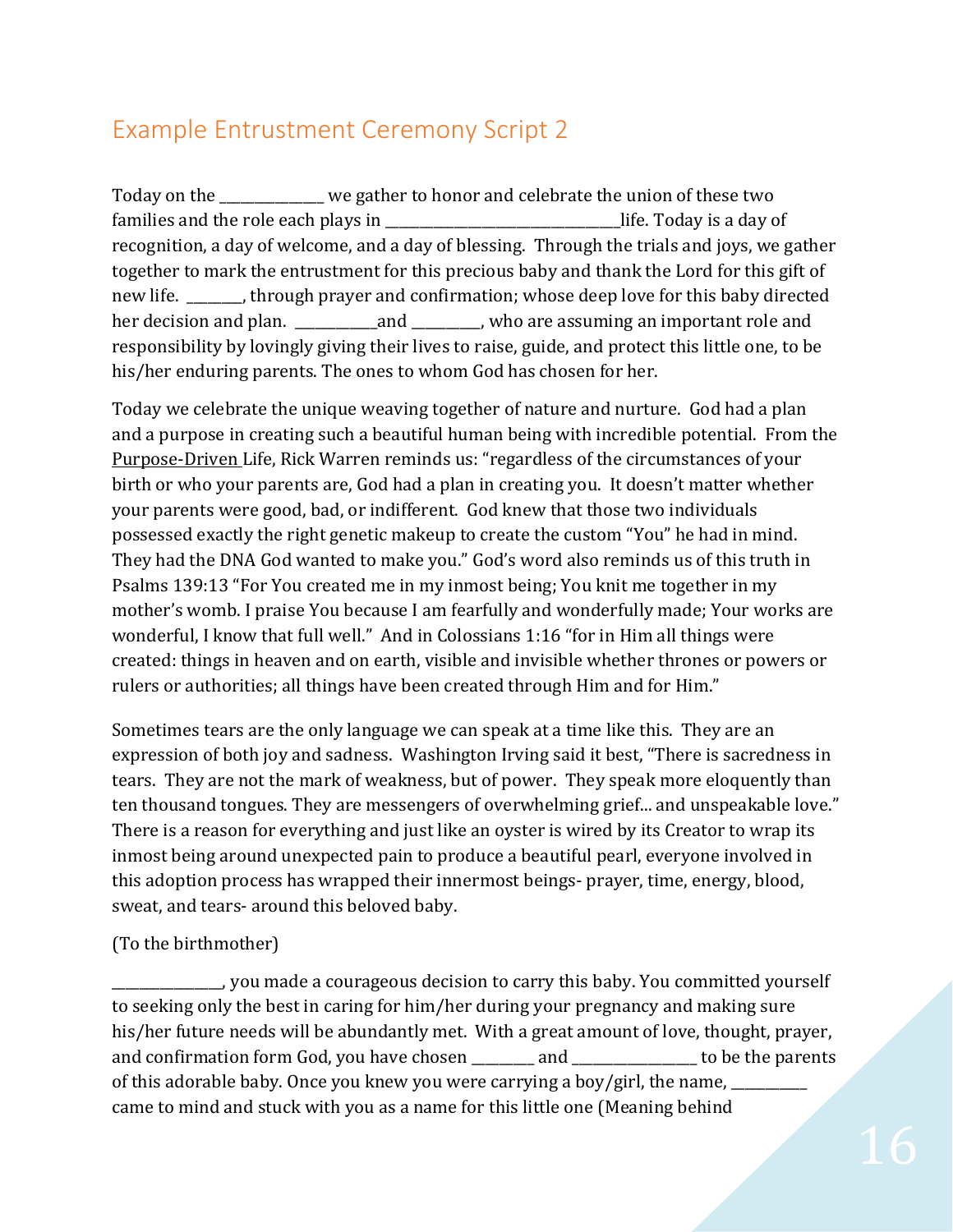name\_\_\_\_\_\_\_\_\_\_\_\_\_\_\_\_\_\_\_.) Long ago, his/her chosen parents had selected a name for their future daughter. \_\_\_\_\_\_\_\_\_\_\_\_\_\_\_, (Story why adoptive family chose name.) We welcome external into our lives.

\_\_\_\_\_\_\_\_\_\_\_, you have made great sacrifices for \_\_\_\_\_\_\_\_\_\_\_\_ and only the BEST for him/her. I know you have a few words that you'd like to say:

\_\_\_\_\_\_\_\_\_\_\_\_\_\_\_\_,

Do you promise to trust God and dedicate \_\_\_\_\_\_\_\_\_\_\_\_\_\_\_\_\_\_\_\_ to him?

Do you entrust and to be her parents?

Do you promise to love, pray, and make yourself available to \_\_\_\_\_\_\_\_\_\_\_\_\_\_\_\_ at any time for any reason be it emotional, physical, and medical, etc…?

We are all born into this world as helpless infants, dependent for life and growth upon the love and wisdom of our parents, that we may be nourished in body, mind, and spirit. Just so, every child should be received by loving arms and guided with understanding care.

Upon you the parents, rests the sacred joy of nurturing this young life through the years between birth and maturity. May you be guided by loving memories, worthy aspiration, joyful heart, and God's light and love. May your sense of responsibility be equal to the promise that is his/hers. May God enfold your family with your grace. May your home be a place of His presence, His forgiveness and His freedom. May his will be done in you and through you this day and forever. May He send forth abundant blessing on this child who is made in His image. We pray \_\_\_\_\_\_\_\_\_\_\_\_\_\_\_ will have the best home possible, one filled with faith, hope, and deep love. A home and parents who will love as much as has been loved. Watch over and protect her forever and ever.

(To the adoptive parents)

Do you trust God and dedicate \_\_\_\_\_\_\_\_\_\_\_\_\_\_ to Him?

Do you promise to love and nurture \_\_\_\_\_\_\_\_\_\_\_\_\_ to the best of your ability, instructing her in the ways of a loving God?

Do you promise to assure **the set of the state of the state will never be forgotten and** is loved dearly by her birth mom?

Do you promise to uphold the open adoption contract between you and \_\_\_\_\_\_\_\_\_\_\_\_\_\_?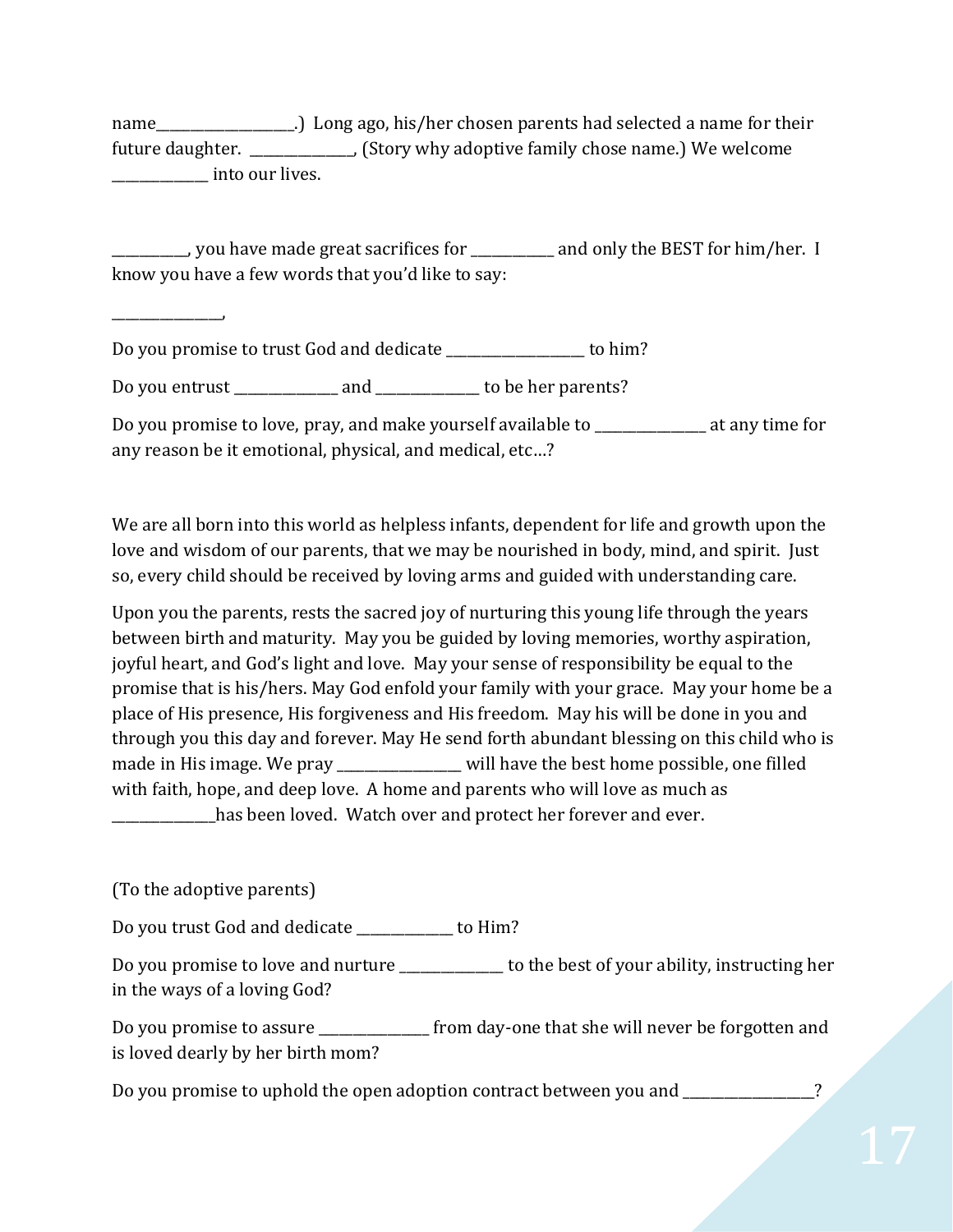In ancient times, whenever that nation of Israel experienced a miracle, they chose a special stone and called a "stone of remembrance." It was to be a tangible reminder of God's faithfulness in that particular time and place. In like manner, we can create a tangible reminder of God's faithfulness in making this remembrance, not with stones, but with footprints. Let's remember the times that led us to this place because there's a time and season for everything. These little footprints are a genetic connection to and \_\_\_\_\_\_\_\_\_\_\_\_\_\_\_\_\_\_\_\_\_\_ and a part of the body that will never change. They are like a shepherd's unique marks on his sheep and a shepherd lays down his life for the sheep.

Also, let the sand symbolize this union and transition in the life of this newborn baby, whom you all dearly love, and whose life has forever entwined you all. For this child's birth and adoption link together you once-separated families. Once merged, the separately colored grains of sand can never be separated, they are forever joined together to symbolize the two families coming together. The rings attached to the jars signify the eternalness and the perfection of God (An unbroken symbol of love.) Like the ring, God has no beginning and no end. Hebrews 13:8- Jesus Christ is the same yesterday and today and forever. May \_\_\_\_\_\_\_\_\_\_\_\_\_\_\_\_\_\_\_\_ know that the love for her is unending.

(At this time, footprints can be placed in books and sand poured into heart jars. Music chosen by birthmother may play.)

We never know just what's ahead,

Decisions we should make,

Sometimes it's hard to find, the courage

Or roads we ought to take.

But God, in all His wisdom,

Has a plan we'd never guess

If we but listen to His voice

And boldly answer, "Yes! "He gives sweet peace in trial,

Assurance when we pray,

A willingness to follow,

When we truly seek His way.

"Fear not, for I am with you"